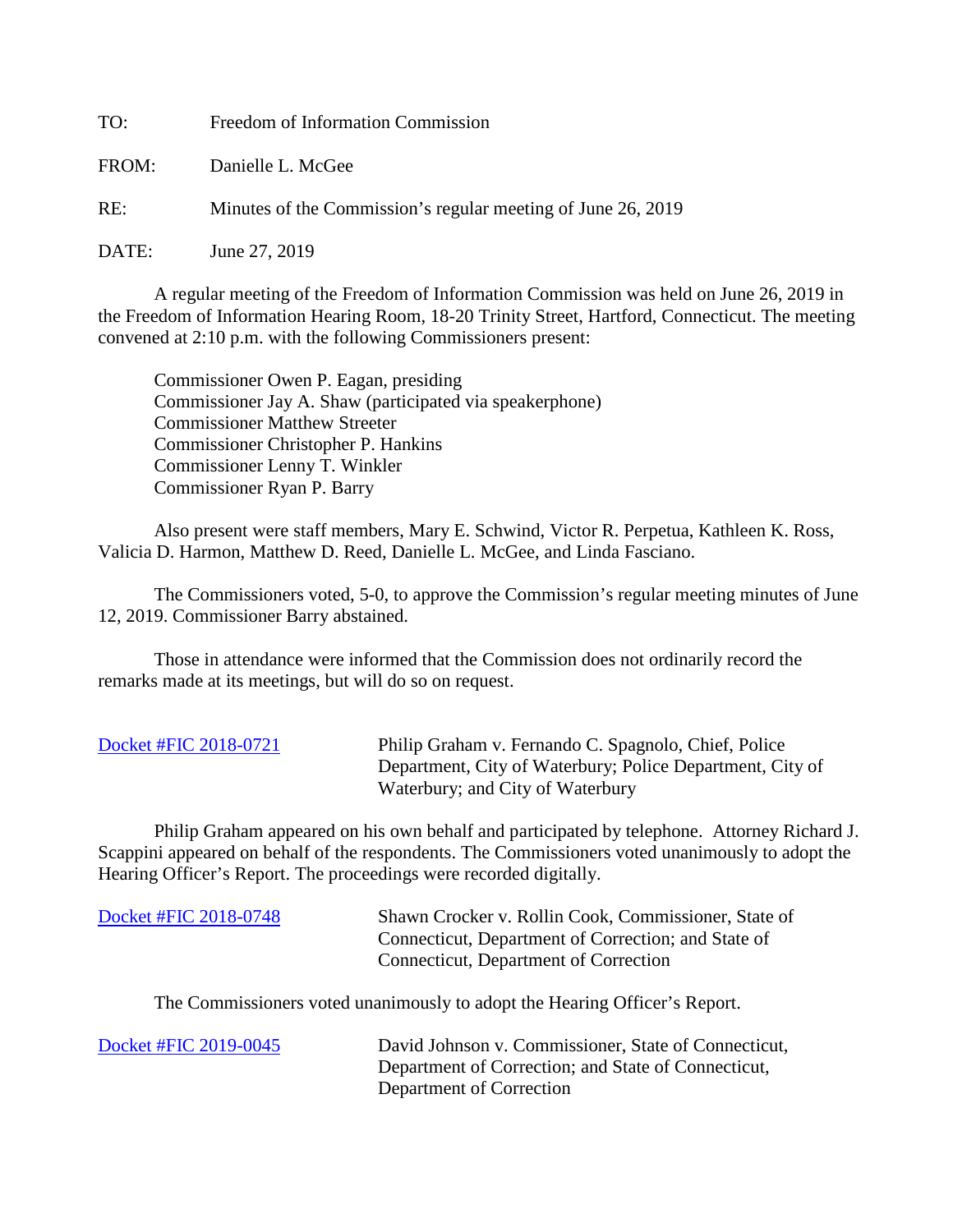Minutes, Regular Meeting, June 26, 2019 Page 2

The Commissioners voted unanimously to adopt the Hearing Officer's Report.

| Docket #FIC 2018-0560 | Ethan Book v. Christopher Rosario, Member, Connecticut |
|-----------------------|--------------------------------------------------------|
|                       | General Assembly; and Connecticut General Assembly     |

The matter was removed from the agenda.

[Docket #FIC 2018-0590](https://portal.ct.gov/-/media/FOI/Minutes/2019/June26/2018-0590.pdf?la=en) Nicholas Sheppard v. Dean of Student Affairs, State of Connecticut, Manchester Community College; and State of Connecticut, Manchester Community College

Nicholas Sheppard appeared on his own behalf. Attorney Mary K. Lenehan appeared on behalf of the respondents. The Commissioners voted, 5-0, to adopt the Hearing Officer's Report. Commissioner Barry recused himself.

| Docket #FIC 2018-0650                   | Fred Olszewski v. Director of Human Resources, Town of<br>Windsor; and Town of Windsor                                                                                                                                                   |
|-----------------------------------------|------------------------------------------------------------------------------------------------------------------------------------------------------------------------------------------------------------------------------------------|
| The matter was removed from the agenda. |                                                                                                                                                                                                                                          |
| Docket #FIC 2018-0673                   | Patrick Young v. Scott Semple, Commissioner, State of<br>Connecticut, Department of Correction; and State of<br>Connecticut, Department of Correction                                                                                    |
|                                         | The Commissioners voted unanimously to adopt the Hearing Officer's Report.                                                                                                                                                               |
| Docket #FIC 2018-0682                   | Gary Chute and Sub Rosa Investigative Group LLC v.<br>Commissioner, State of Connecticut, Department of Emergency<br>Services and Public Protection; and State of Connecticut,<br>Department of Emergency Services and Public Protection |

The Commissioners voted unanimously to adopt the Hearing Officer's Report.

[Docket #FIC 2018-0698](https://portal.ct.gov/-/media/FOI/Minutes/2019/June26/2018-0698.pdf?la=en) Robert Raffalo v. Michael Spera, Chief, Police Department, Town of Old Saybrook; Police Department, Town of Old Saybrook; and Town of Old Saybrook

Robert Raffalo appeared on his own behalf. The Commissioners voted unanimously to adopt the Hearing Officer's Report. The proceedings were recorded digitally.

[Docket #FIC 2018-0706](https://portal.ct.gov/-/media/FOI/Minutes/2019/June26/2018-006.pdf?la=en) Marc Pannone v. Office of Legal Affairs, City of Stamford; and City of Stamford

The Commissioners voted unanimously to adopt the Hearing Officer's Report.